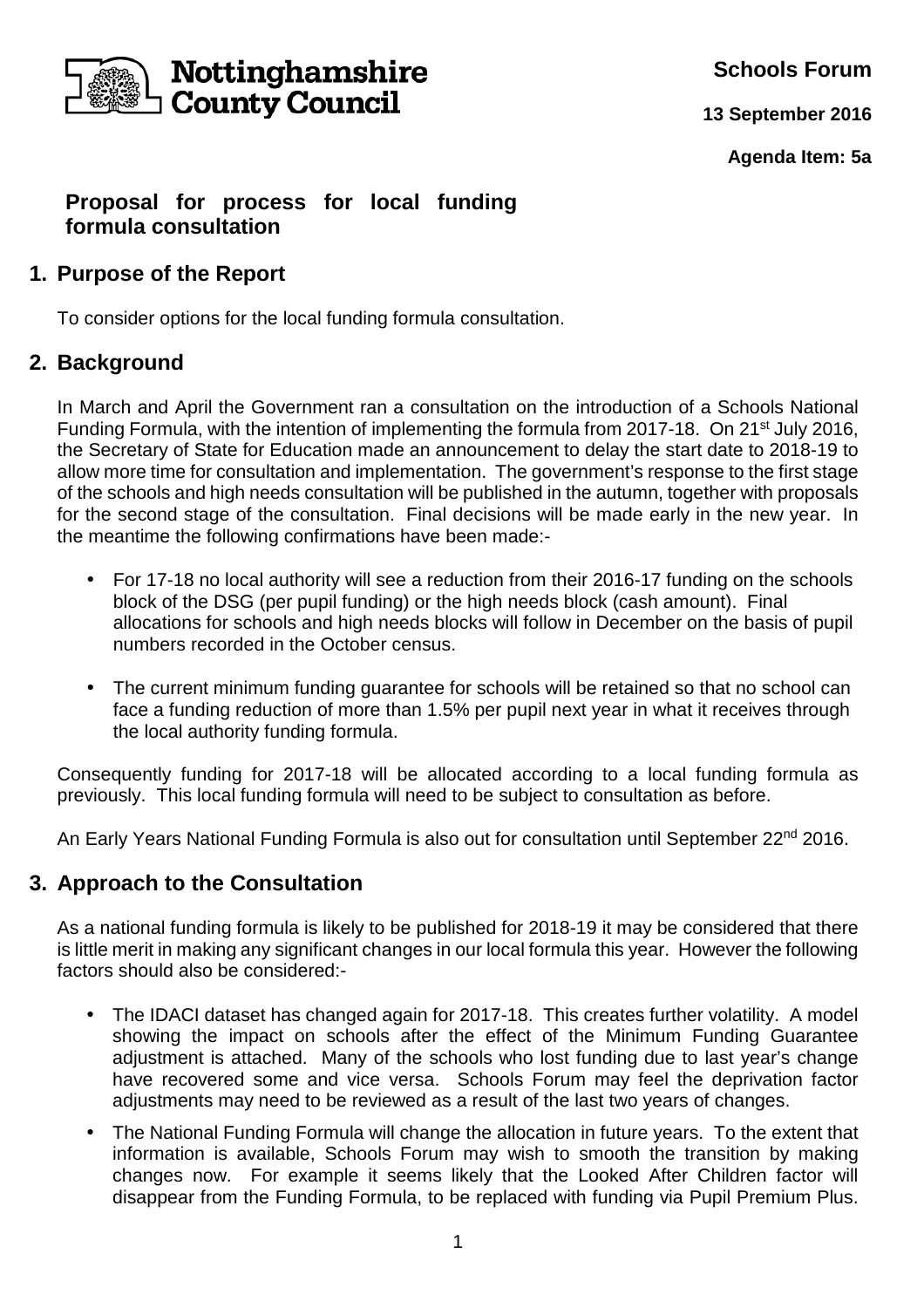It is unlikely that the funding available via Pupil Premium Plus will be at our high level of £3,000, so we may wish to reduce this allocation in order to smooth the transition to the National Funding Formula allocation.

The Government plans that an Early Years National Funding Formula is introduced for 2017-18. It is not clear how prescriptive this will be. We may be required to allocate funding exactly as the formula directs, or retain the option to allocate according to our current method. Any changes to our current formula, or any continued top up of rates from reserves (which we may wish to consider if the new basic rate is lower than our current base rate) would require discussion through the consultation.

## **4. Consultation timetable**

The final Authority Proforma Tool (APT) must be submitted by 20th January 2017.

The local funding formula must receive political approval via Policy Committee before the APT submission deadline. The last Committee meeting before the submission deadline is 18<sup>th</sup> January.

We currently have Schools Forum meetings arranged for 20<sup>th</sup> October and 8<sup>th</sup> December.

In order to use the existing meetings, but to maximise the information available as a result of the two national consultations, the proposed timetable is as follows:-

- $\bullet$  13<sup>th</sup> October Circulate proposed consultation documents
- 20<sup>th</sup> October Schools Forum meeting Decide content of consultation
- 28<sup>th</sup> October to 18<sup>th</sup> November Consultation period
- 1<sup>st</sup> December Circulation of Consultation response and proposed local formula
- $\bullet$  8<sup>th</sup> December Schools Forum meeting Recommendation of local funding formula following consultation
- 18<sup>th</sup> January Agreement of local funding formula at Policy Committee

#### **5. Reason for the Proposed Timetable**

The future changes as the result of both the National Funding Formula consultations could have a significant impact on the 2017-18 allocation approach. Consequently the local consultation has been delayed to increase the chance that the results of one or more of the national consultations may be available before we launch our local consultation.

#### **6. Recommendation**

That the Schools Forum:

- note the contents of the report
- approve the proposed timetable for the local consultation
- discuss the factors that we may wish to include in the local consultation and the impact national announcements may have on these